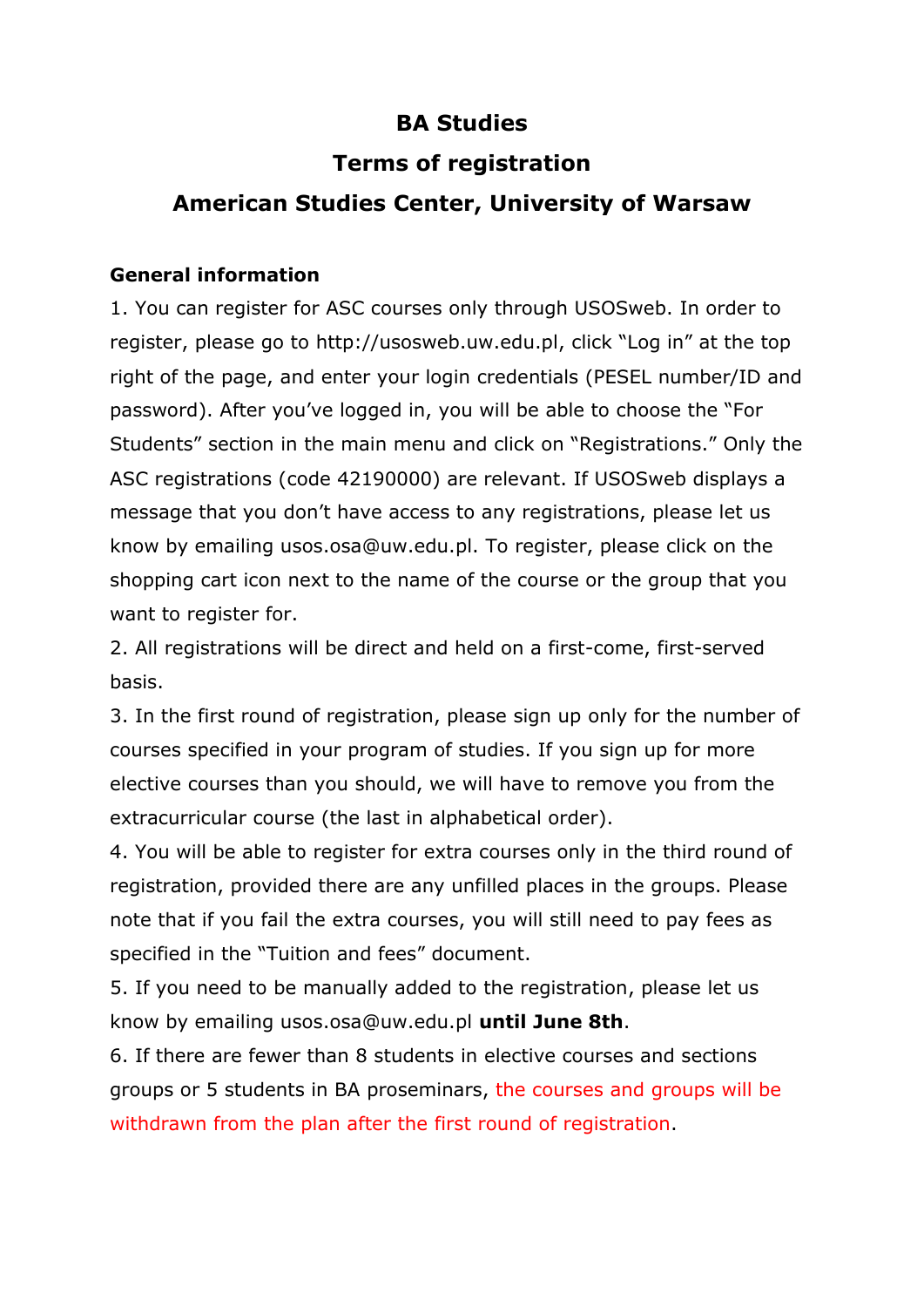7. In rare cases, if you have an important, well-founded reason to register for a course outside USOSweb, you can file a request to the ASC Counselor for Students' Affairs. In order to do so, please:

a. File a request in USOSweb, specifying the code of the course, the course name, and the reason why you are asking for manual registration. b. Obtain a written or email approval of the course instructor. If the group is filled, the instructor must explicitly state that they agree to add you to the group above the limit.

c. Submit all the documents to the Students' Office.

d. Wait for a response to your request. If the decision is positive, you will be registered for the course manually. Please keep in mind that if there are too many students in the group, the Counselor may reject your request even if the instructor agrees that you join the group.

8. The Counselor will consider requests filed **only** after September 28th and until the end of the second week of classes – so, in the case of the Fall semester, until the end of October 14th, 2022.

9. Please keep in mind that the token registration for PE courses, language classes, and OGUN courses will be going on concurrently. More information about these registrations is available at

https://rejestracja.usos.uw.edu.pl/.

10. You can check how the classes you registered for fit in with the study program requirements by going to the "Promotions / Zaliczenia etapów" section in USOSweb.

11. On the following pages you will find specific registration instructions for each year of BA studies. Good luck!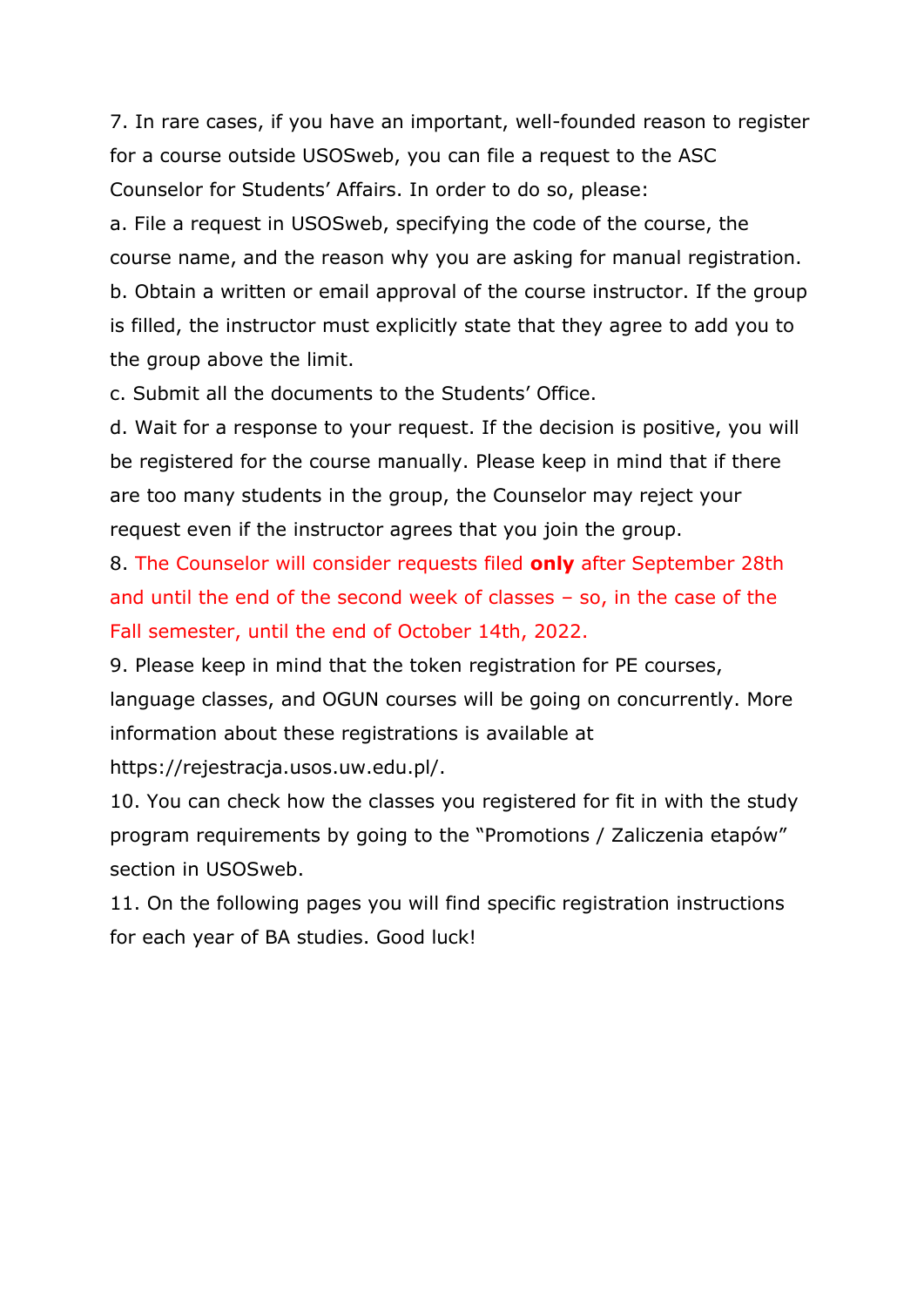### **1st year BA**

#### **Registration schedule:**

1st round: September 19th, 9 p.m. – September 30th, 11:59 p.m. 2nd round: October 3rd, 9 p.m. – October 9th, 11:59 p.m.

#### **What you should register for:**

- 5 obligatory lectures:
	- o History of the United States I
	- o United States Government
	- o American Society
	- o Audiovisual Culture and Media in the United States
	- o Human Geography of the United States
- Intellectual Property Protection
- 1 group in the Academic Writing I course.
- 1 group in the American History and Society course.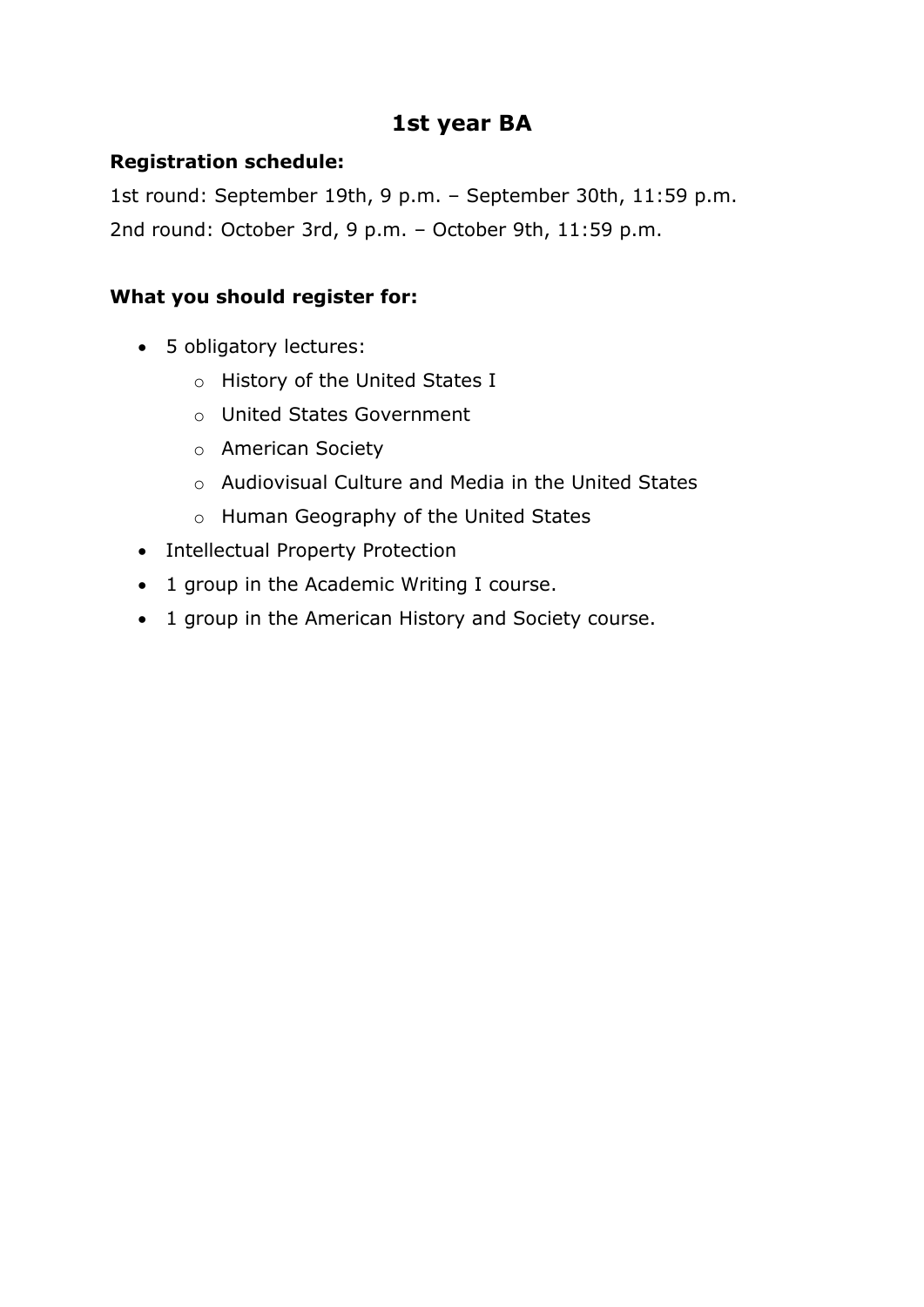### **2nd year BA**

### **Registration schedule:**

1st round: June 10th, 9 p.m. (lectures and sections), and 9:30 p.m.

(elective courses) – June 26th, 11:59 p.m.

2nd round: September 19th, 8:30 p.m. – September 30th, 11:59 p.m.

3rd round: October 3rd, 9 p.m. – October 9th, 11:59 p.m.

### **What you should register for:**

- 3 obligatory lectures:
	- o American Literature I
	- o History of American Philosophy
	- o Introduction to American Studies

Registration for the lectures starts at 9:00 p.m.

- 1 group in the American Literature I sections. This registration starts on the same day, at the same time – June 10th, 9:00 p.m.
- 2 elective courses. You will register for courses from the same pool as 3rd-year BA students. Registration for elective courses starts at 9:30 p.m.

Please note that each of the elective courses is marked as H or S (or both). It means that its learning outcomes have been classified within the cluster of Humanities and/or the cluster of Social Sciences. During your BA studies you will be obliged to take **at least 2** elective courses from each cluster, 9 courses in total. In practice, this means that you can take 2 courses from one cluster and 7 from another, although we encourage you to distribute them more evenly. Please plan ahead when you're selecting which classes to enroll in, so that you have no problems with the clusters in the later part of your studies.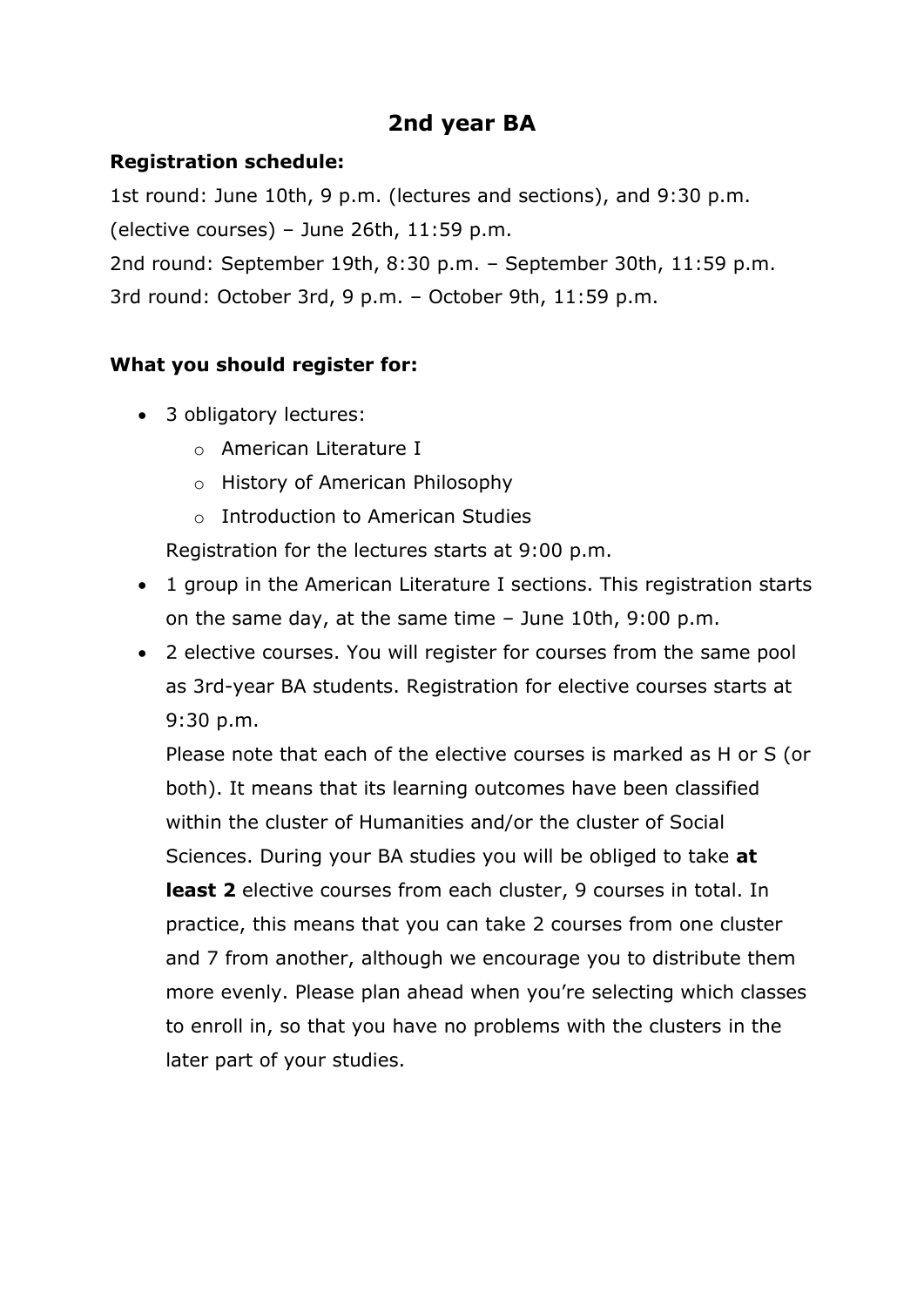## **3rd year BA**

### **Registration schedule:**

1st round: June 10th, 9 p.m. (lecture and proseminar) and 9:30 p.m. (elective courses) – June 26th, 11:59 p.m. 2nd round: September 19th, 8:30 p.m. – September 30th, 11:59 p.m. 3rd round: October 3rd, 9 p.m. – October 9th, 11:59 p.m.

#### **What you should register for:**

- 1 obligatory lecture History of American Art. Registration for the lecture starts on June 10th at 9:00 p.m.
- 3 elective courses. You will register for courses from the same pool as 2nd-year students. Registration for the courses starts on June 10th at 9:30 p.m.

Please note that each of the elective courses is marked as H or S (or both). It means that its learning outcomes have been classified within the cluster of Humanities and/or the cluster of Social Sciences. During your BA studies you will be obliged to take **at least 2** elective courses from each cluster, 9 courses in total. In practice, this means that you can take 2 courses from one cluster and 7 from another, although we encourage you to distribute them more evenly. Please plan ahead when you're selecting which classes to enroll in, so that you have no problems with the clusters in the later part of your studies.

 1 proseminar. All proseminar instructors will also teach BA seminars on the same topic, so please choose them with the issue of your BA thesis supervision in mind. Registration for proseminars starts on June 10th at 9:00 p.m.

When you register for Proseminar, you automatically choose a supervisor of your BA thesis. All proseminar instructors will teach BA seminars with